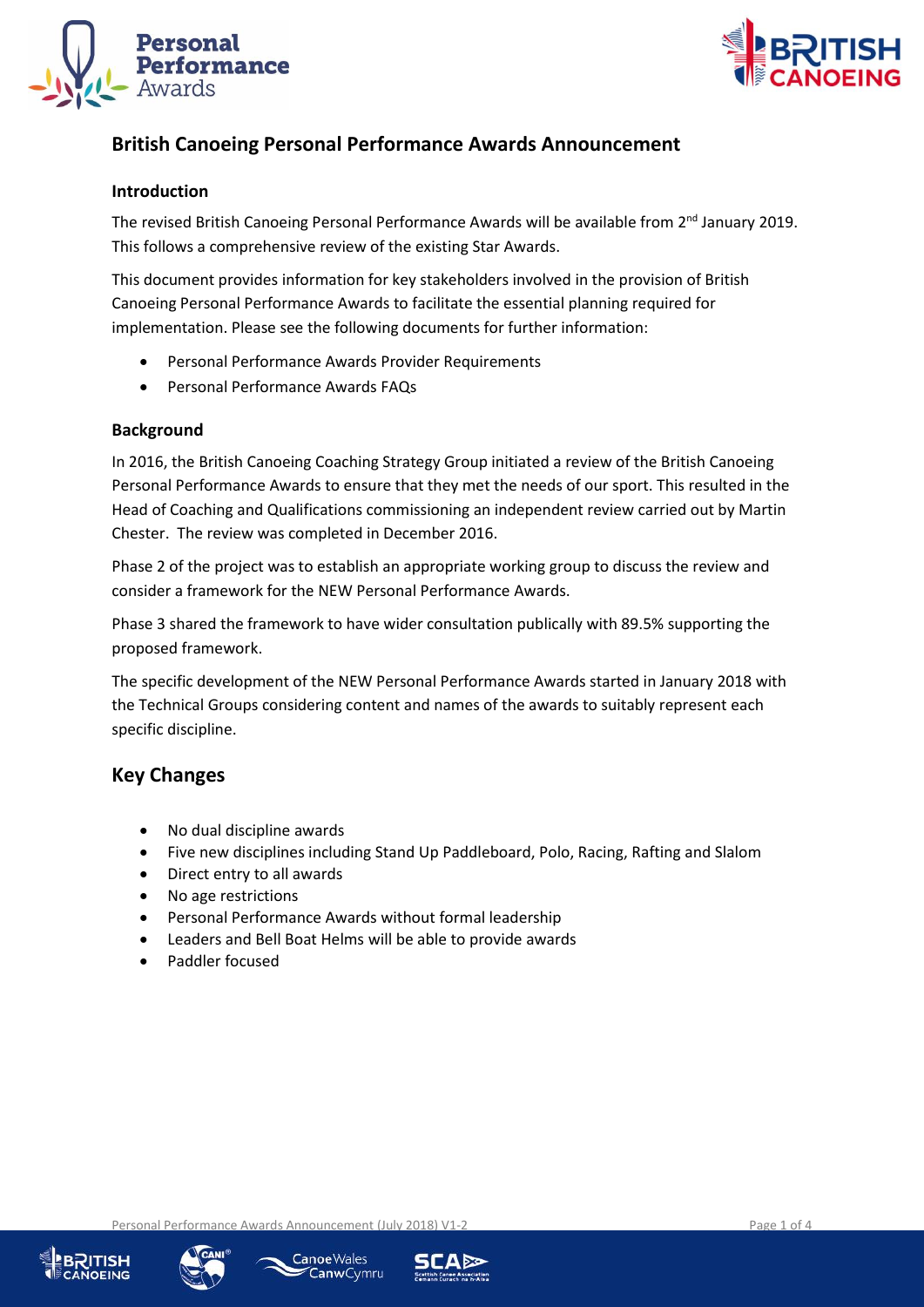



# **An Introduction to the NEW Personal Performance Awards**

The NEW Personal Performance Awards are designed for paddlers wanting to gain recognition of their learning and development, in the craft and environment they choose.

The process of completing the awards is based on learning and, as such, the ethos of 'supporting the paddler' is the main focus of all the awards, encouraging individuals in their development.

# **Paddle Awards: Designed to develop enjoyment, safety and skills for those new to Paddlesport**

The three Paddle Awards are for those getting into a boat for the first time, enabling them to feel confident in their chosen craft in a sheltered water environment. The awards help empower the paddler, enabling them to start their lifelong journey into paddlesport. The awards are designed to encourage those who get in a boat for the first time, to take on their next step, by taking a Paddle Discover and Paddle Explore, which providers will play a key role in shaping.



|          | Name of Award   Description |                                                                       |
|----------|-----------------------------|-----------------------------------------------------------------------|
|          | Paddle Start                | Encouragement award aimed at someone new to paddlesport               |
|          | Paddle Discover             | Enables the paddler to develop decision making and fundamental skills |
| le<br>ls | Paddle Explore              | An award that empowers and supports the individual paddler            |

### **Discipline Specific Pathway Awards**

- Each of the **12 disciplines has three awards**.
- **Five new disciplines** have been introduced including Stand Up Paddleboard, Polo, Racing, Rafting and Slalom, which means there is something for everyone. With a range of different environments and crafts, this enables the individual to make choices on the type of craft and environment they wish to paddle.
- **All of the awards are direct entry.** Paddlers can choose which award they would like to work towards, developing their skills and decision making.
- There are **no direct links to Coaching and Leadership qualifications** as prerequisites. The awards do provide appropriate milestones and acknowledgement of personal skills, setting up the paddler appropriately for British Canoeing Coaching and Leadership qualifications.
- There are **no age restrictions** for any of the awards. Providers should check paddlers' suitability, as well as having appropriate mechanisms for anyone under 18.
- All of the awards have been created and written with the **paddler at the heart** of the content and creates empowerment and ownership.



Personal Performance Awards Announcement (July 2018) V1-2 Page 2 of 4

Canoe Wales **CanwCymru** 

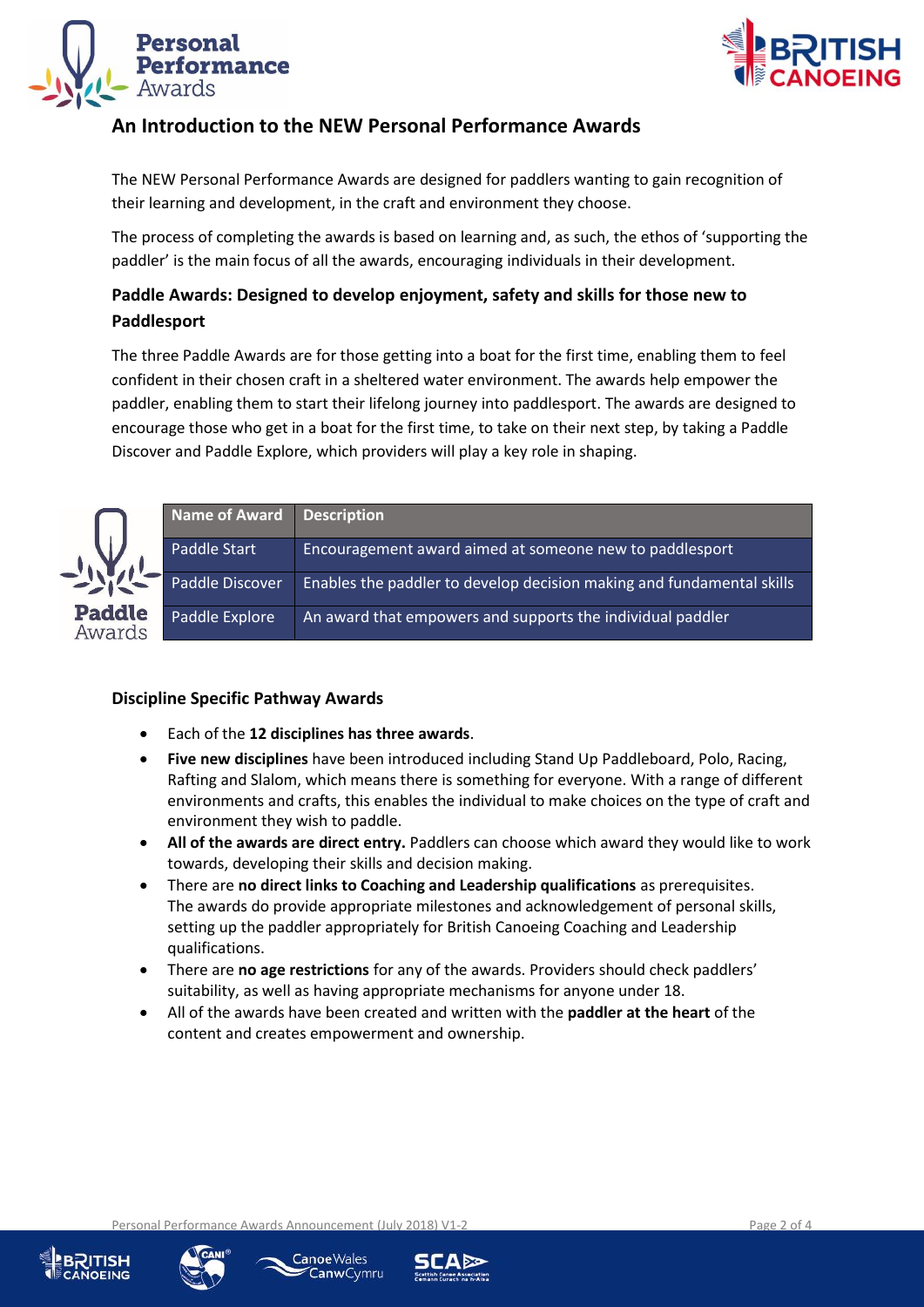



| <b>Discipline</b>           | <b>Awards</b>                                                      |
|-----------------------------|--------------------------------------------------------------------|
|                             | <b>White Water Award</b>                                           |
| <b>White Water</b>          | <b>Progressive White Water Award</b>                               |
|                             | <b>Advanced White Water Award</b>                                  |
|                             | <b>Canoe Award</b>                                                 |
| <b>Canoeing</b>             | <b>Progressive Canoe Award</b>                                     |
|                             | <b>Advanced Canoe Award</b>                                        |
|                             | <b>Surf Kayak Award</b>                                            |
| <b>Surf Kayak</b>           | <b>Progressive Surf Kayak Award</b>                                |
|                             | <b>Advanced Surf Kayak Award</b>                                   |
| Sea Kayak                   | Sea Kayak Award                                                    |
|                             | Coastal Sea Kayak Award                                            |
|                             | Advanced Sea Kayak Award                                           |
| <b>Touring</b>              | <b>Touring Award</b>                                               |
|                             | <b>Open Water Touring Award</b>                                    |
|                             | <b>Multi Day Touring Award</b><br><b>SUP Sheltered Water Award</b> |
| <b>Stand up Paddleboard</b> | <b>SUP White Water Award</b>                                       |
|                             | <b>SUP Paddle Surf Award</b>                                       |
|                             | Flat Water Freestyle Award                                         |
| <b>Freestyle</b>            | <b>Freestyle Award</b>                                             |
|                             | <b>Advanced Freestyle Award</b>                                    |
|                             | Flat Water Raft Racing Award                                       |
| <b>Rafting</b>              | <b>Stadium Raft Racing Award</b>                                   |
|                             | <b>River Raft Racing Award</b>                                     |
|                             | <b>Polo Explore Award</b>                                          |
| <b>Polo</b>                 | <b>Polo Perform Award</b>                                          |
|                             | <b>Polo Excel Award</b>                                            |
|                             | <b>Racing Explore Award</b>                                        |
| <b>Racing</b>               | <b>Racing Perform Award</b>                                        |
|                             | <b>Racing Excel Award</b>                                          |
| <b>Slalom</b>               | <b>Slalom Explore Award</b>                                        |
|                             | <b>Slalom Perform Award</b>                                        |
|                             | <b>Slalom Excel Award</b>                                          |
| <b>Wild Water Racing</b>    | Wild Water Racing Explore Award                                    |
|                             | <b>Wild Water Racing Perform Award</b>                             |
|                             | <b>Wild Water Racing Excel Award</b>                               |

Full details of the content of the awards are available from Autumn 2018.